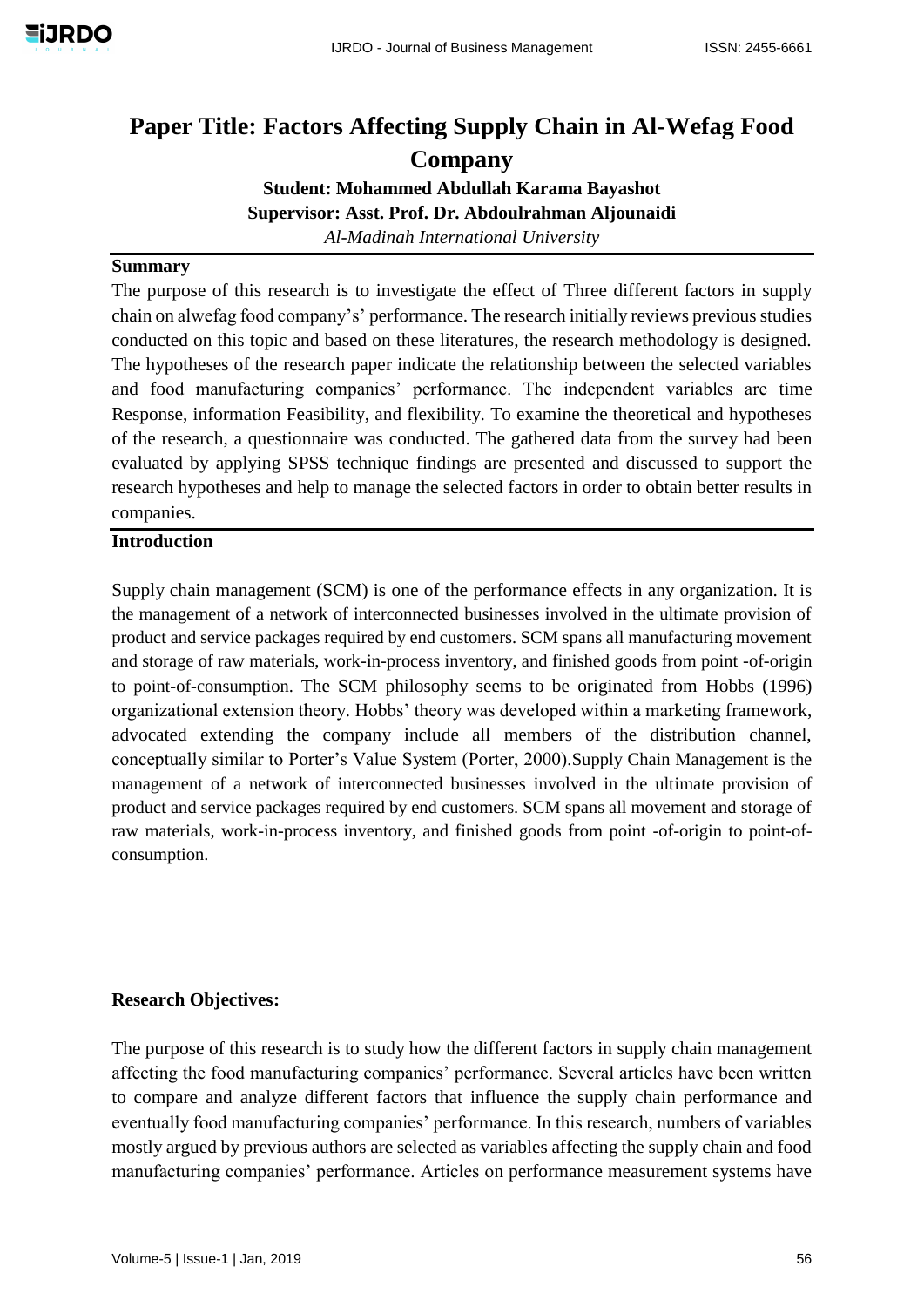**EIJRDO** 

also been studied and compared to obtain better result and clearer understanding. Outcome of the research will be used as a comparison among the factors affecting the Alwefag food company's' performance and subsequently to draw a conclusion on how to manage these factors in order to obtain better results in an organization.

## **Significant Importance:**

Supply chain management is one of the major issues in manufacturing and business for the last three decades. Over the years, several studies have been conducted to demonstrate the effect of supply chain management in different industries and numerous articles have been published to examine different issues dealing with SCM. Practicing supply chain management in industry gives benefits to a company in terms of utilizing labour, machine, method and materials. This study attempts to show how considering important factors in the supply chain can affect a company and how it can be managed to improve performance. (Burnes, B. and New S. 1996) stated that the implementation of SCM gives various benefits to the organization. In order to reach maximum benefits in money consideration, each plant have to achieve these benefits:

- Reduced inventory.
- Improved quality.
- Lowering the costs.
- Reduced space requirements.
- Shorter lead time.
- Increased productivity

# **Research Method**

Literature review will show the efforts of researchers to define performance measurement systems and analyze the effect of different variables on food manufacturing companies' performance. In this research, Three variables have been chosen to measure performance in supply chain and a conceptual framework will be introduced to investigate the relationship between these factors and the food manufacturing companies' performance. The independent variables adopted will be time, Information Feasibility, and flexibility; meanwhile the dependent variables will be the food manufacturing companies' performance. The authors suggest the following framework to investigate the relationship among the variables and effect of these factors on food manufacturing companies' performance.

## **Theoretical Model**

There have been several studies on this topic and different variables were chosen and compared to measure performance. This paper does not base on a specific research conducted before, instead it is a comparison of previous studies and attempts to use variables which suggested frequently by other authors and seemed to influence food manufacturing companies' performance of the whole supply chain.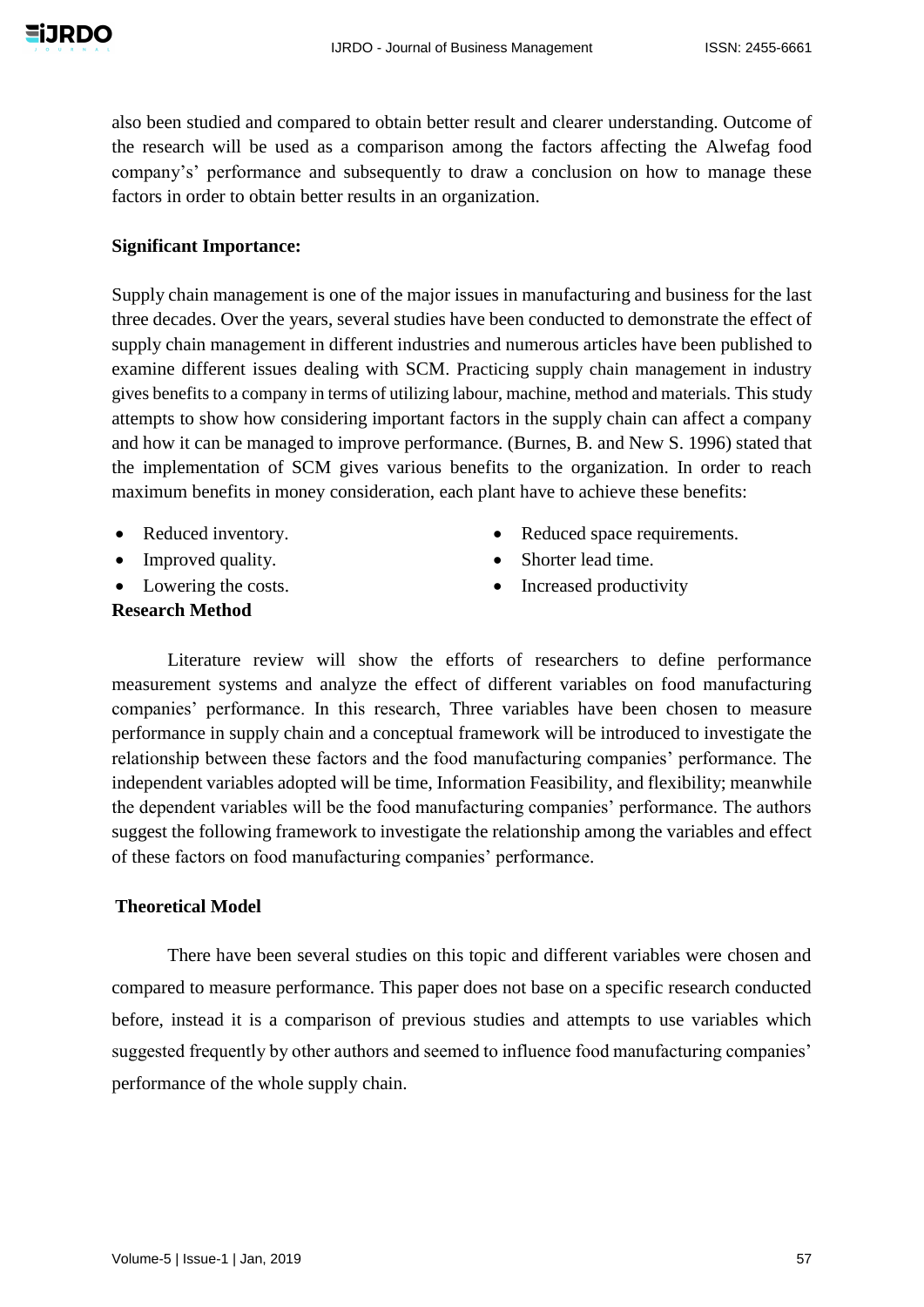

Theoretical model

In the above theoretical model, are the three factors that affecting most of the supply chain in Alwefag's company and that is observed through my working experience for the five years I spent in the company.

# **Sample**

The current study aimed to demonstrate the impact of supply chain capabilities in achieving competitive advantage in Alwefag's food company in Jeddah Saudi Arabia. Therefore, the current chapter includes the study methodology the study society and its sample, describing the demographic variables of the study sample members, and tools Study, sources of access to information, statistical treatments used, as well as validity testing Study tool and stability. The current study is an analytical descriptive study to determine the nature of the implications of supply chain capabilities Achieve competitive advantage, determine the impact of supply chain capabilities to achieve competitive advantage in Alwefag's food company in Jeddah.

Alwefag's company has more than 500 employees and to be able to choose the one related is not that easy job. the departments that are under the supply chain purchasing, planning, logistics and customer services.

Other departments that are related such as finance and sales. those could be as well one of the respondents to be questioned and surveyed. The data collection was implemented on gradual basis by the help of colleagues as well. It took around two weeks. I have at first chosen my direct department managers as I have close relationship to them. Then I started by Planning, warehousing and customer services. Finally, the finance team and the sales departments. There is some limitation to the collection of data were experienced. By looking at the limitation of time and access, the sample size are deemed to be sufficient for the generalization of the research, though a larger sample size is more desirable and may lead to more optimum results.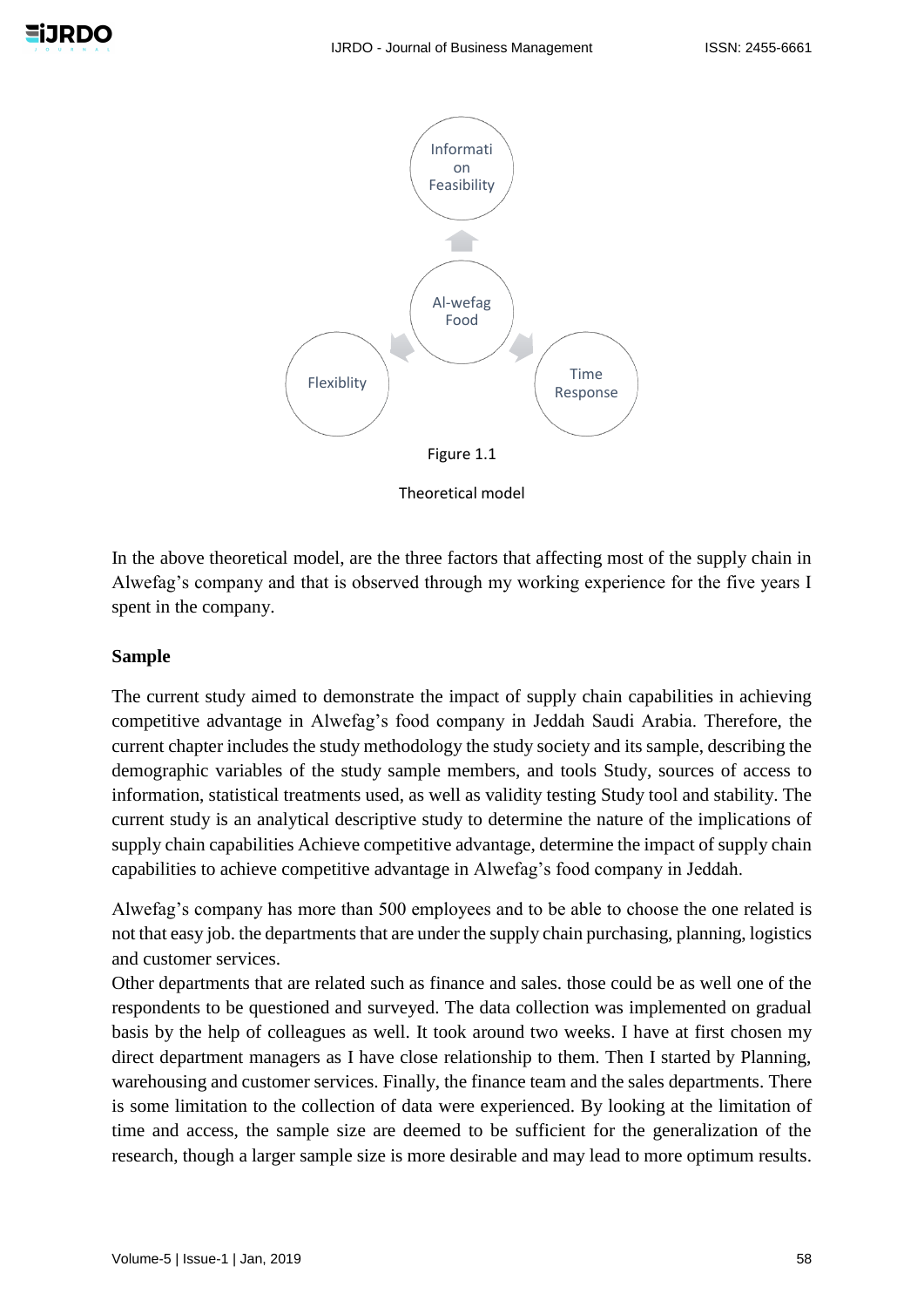#### **Result**

This research paper was conducted in order to discover the importance of some factors in supply chain management and their effect on food manufacturing companies' performance. The research considered how the factors such as Information Feasibility, Time Response and flexibility should be managed in the supply chain to ultimately achieve more efficient result in company as well as which of these factors are more important and significant to look after?

Although previous studies which have been reviewed indicate that all of these variables more or less affect the performance in an organization, this research paper indicated some of these variables are more important as compare to the others. According to the regression analysis as well as factor analysis conducted in the previous chapter, quality and Time Response were proven to be more effectively influencing the food manufacturing companies. The analysis of the data illustrated that managing the quality and Time Response in supply chain is more important for the companies in order for them to achieve higher performance.

According to data analysis, the researcher believes that the explanation for extracting other factors may be lie on these points.

- Some of the factors which were presented as research questions in questionnaire had correlation and may affect negatively on each other.
- Although the independent variables selected for this research paper were all supported by the literature review, may not be the preeminent combination of variables to investigate the food manufacturing companies' performance.

By considering the result of the data analysis in support of or against the research hypotheses, the hypotheses can be divided in two categories:

## **Accepted Hypotheses:**

**H1:** Handling the Time Response in supply chain has optimistic result on Alwefag food company.

**H2:** The healthier is the Information Feasibility distribution among the supply chain the higher will be on Alwefag food company.

## **Rejected Hypotheses:**

**H3:** Flexibility of the company is to the business environment changes, has positive effect.

Rejecting hypotheses illustrate the data that gathered from the respondents are not supporting the hypotheses. This may have few reasons namely:

1. The data gathered from respondent are not precise as not all of the respondents are expert Supply Chain Management.